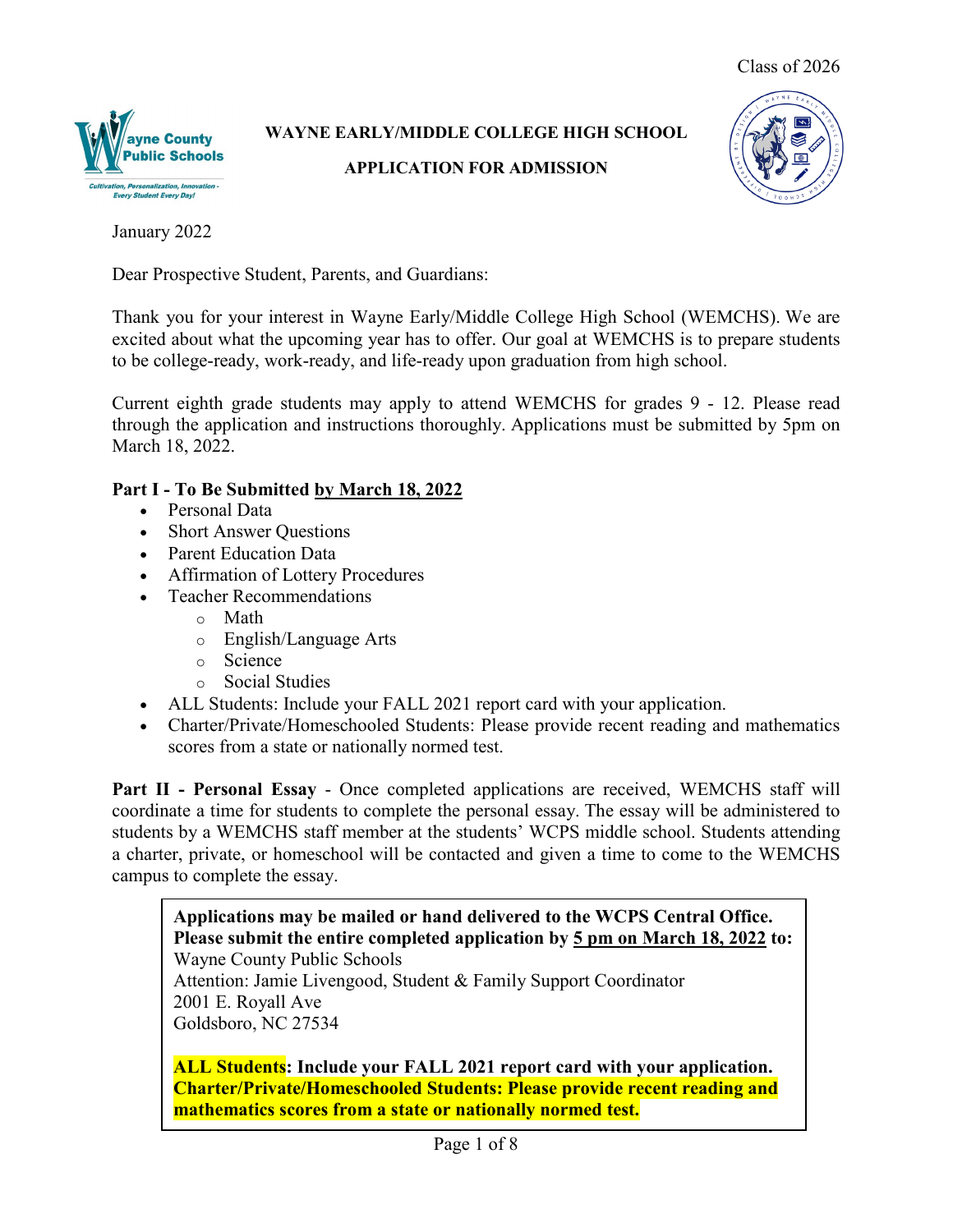

## **WAYNE EARLY/MIDDLE COLLEGE HIGH SCHOOL APPLICATION FOR ADMISSION**



#### **Personal Data**

| Student Name<br>Last                     |  |                                  |                                                                                                                                                                                                                                                                                                       |
|------------------------------------------|--|----------------------------------|-------------------------------------------------------------------------------------------------------------------------------------------------------------------------------------------------------------------------------------------------------------------------------------------------------|
|                                          |  | First                            | Middle                                                                                                                                                                                                                                                                                                |
| Home Phone                               |  |                                  | Cell Phone                                                                                                                                                                                                                                                                                            |
| Current Grade                            |  |                                  | Student ID #: $\frac{1}{2}$ = $\frac{1}{2}$ = $\frac{1}{2}$ = $\frac{1}{2}$ = $\frac{1}{2}$ = $\frac{1}{2}$ = $\frac{1}{2}$ = $\frac{1}{2}$ = $\frac{1}{2}$ = $\frac{1}{2}$ = $\frac{1}{2}$ = $\frac{1}{2}$ = $\frac{1}{2}$ = $\frac{1}{2}$ = $\frac{1}{2}$ = $\frac{1}{2}$ = $\frac{1}{2}$ = $\frac$ |
| Birth Date:                              |  | Gender (Circle one): Male Female |                                                                                                                                                                                                                                                                                                       |
|                                          |  |                                  |                                                                                                                                                                                                                                                                                                       |
|                                          |  |                                  |                                                                                                                                                                                                                                                                                                       |
|                                          |  |                                  |                                                                                                                                                                                                                                                                                                       |
| Parent/Guardian Name                     |  |                                  |                                                                                                                                                                                                                                                                                                       |
|                                          |  |                                  |                                                                                                                                                                                                                                                                                                       |
| Student lives with (circle one):         |  |                                  |                                                                                                                                                                                                                                                                                                       |
| Both parents Father Mother Grandparent/s |  | Other<br>Be fully specific       |                                                                                                                                                                                                                                                                                                       |
|                                          |  |                                  |                                                                                                                                                                                                                                                                                                       |
|                                          |  |                                  |                                                                                                                                                                                                                                                                                                       |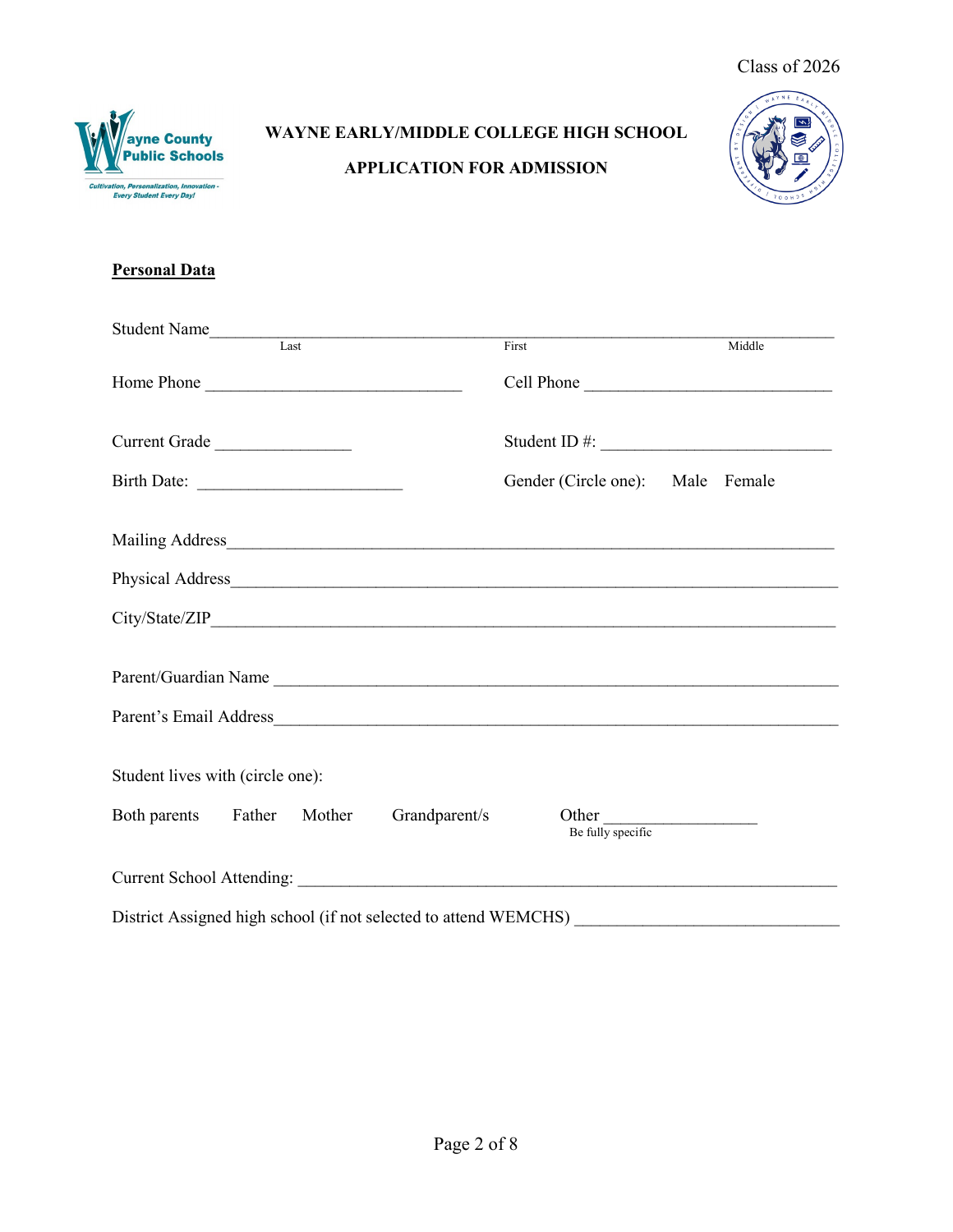

### **WAYNE EARLY/MIDDLE COLLEGE HIGH SCHOOL APPLICATION FOR ADMISSION**



**To Be Completed by the Student**

 $\_$  ,  $\_$  ,  $\_$  ,  $\_$  ,  $\_$  ,  $\_$  ,  $\_$  ,  $\_$  ,  $\_$  ,  $\_$  ,  $\_$  ,  $\_$  ,  $\_$  ,  $\_$  ,  $\_$  ,  $\_$  ,  $\_$  ,  $\_$  ,  $\_$  ,  $\_$  ,  $\_$  ,  $\_$  ,  $\_$  ,  $\_$  ,  $\_$  ,  $\_$  ,  $\_$  ,  $\_$  ,  $\_$  ,  $\_$  ,  $\_$  ,  $\_$  ,  $\_$  ,  $\_$  ,  $\_$  ,  $\_$  ,  $\_$  ,

 $\_$  ,  $\_$  ,  $\_$  ,  $\_$  ,  $\_$  ,  $\_$  ,  $\_$  ,  $\_$  ,  $\_$  ,  $\_$  ,  $\_$  ,  $\_$  ,  $\_$  ,  $\_$  ,  $\_$  ,  $\_$  ,  $\_$  ,  $\_$  ,  $\_$  ,  $\_$  ,  $\_$  ,  $\_$  ,  $\_$  ,  $\_$  ,  $\_$  ,  $\_$  ,  $\_$  ,  $\_$  ,  $\_$  ,  $\_$  ,  $\_$  ,  $\_$  ,  $\_$  ,  $\_$  ,  $\_$  ,  $\_$  ,  $\_$  ,

 $\_$  ,  $\_$  ,  $\_$  ,  $\_$  ,  $\_$  ,  $\_$  ,  $\_$  ,  $\_$  ,  $\_$  ,  $\_$  ,  $\_$  ,  $\_$  ,  $\_$  ,  $\_$  ,  $\_$  ,  $\_$  ,  $\_$  ,  $\_$  ,  $\_$  ,  $\_$  ,  $\_$  ,  $\_$  ,  $\_$  ,  $\_$  ,  $\_$  ,  $\_$  ,  $\_$  ,  $\_$  ,  $\_$  ,  $\_$  ,  $\_$  ,  $\_$  ,  $\_$  ,  $\_$  ,  $\_$  ,  $\_$  ,  $\_$  ,

 $\mathcal{L}_\text{max}$ 

 $\_$  ,  $\_$  ,  $\_$  ,  $\_$  ,  $\_$  ,  $\_$  ,  $\_$  ,  $\_$  ,  $\_$  ,  $\_$  ,  $\_$  ,  $\_$  ,  $\_$  ,  $\_$  ,  $\_$  ,  $\_$  ,  $\_$  ,  $\_$  ,  $\_$  ,  $\_$  ,  $\_$  ,  $\_$  ,  $\_$  ,  $\_$  ,  $\_$  ,  $\_$  ,  $\_$  ,  $\_$  ,  $\_$  ,  $\_$  ,  $\_$  ,  $\_$  ,  $\_$  ,  $\_$  ,  $\_$  ,  $\_$  ,  $\_$  ,

#### **Short Answer**

1. Explain why you are interested in attending Wayne Early Middle College High School.

2. Maintaining good attendance in an early college program is essential. Explain any excessive absences obtained during middle school.

 $\mathcal{L}_\text{max}$ 

 $\_$  ,  $\_$  ,  $\_$  ,  $\_$  ,  $\_$  ,  $\_$  ,  $\_$  ,  $\_$  ,  $\_$  ,  $\_$  ,  $\_$  ,  $\_$  ,  $\_$  ,  $\_$  ,  $\_$  ,  $\_$  ,  $\_$  ,  $\_$  ,  $\_$  ,  $\_$  ,  $\_$  ,  $\_$  ,  $\_$  ,  $\_$  ,  $\_$  ,  $\_$  ,  $\_$  ,  $\_$  ,  $\_$  ,  $\_$  ,  $\_$  ,  $\_$  ,  $\_$  ,  $\_$  ,  $\_$  ,  $\_$  ,  $\_$  ,

 $\_$  ,  $\_$  ,  $\_$  ,  $\_$  ,  $\_$  ,  $\_$  ,  $\_$  ,  $\_$  ,  $\_$  ,  $\_$  ,  $\_$  ,  $\_$  ,  $\_$  ,  $\_$  ,  $\_$  ,  $\_$  ,  $\_$  ,  $\_$  ,  $\_$  ,  $\_$  ,  $\_$  ,  $\_$  ,  $\_$  ,  $\_$  ,  $\_$  ,  $\_$  ,  $\_$  ,  $\_$  ,  $\_$  ,  $\_$  ,  $\_$  ,  $\_$  ,  $\_$  ,  $\_$  ,  $\_$  ,  $\_$  ,  $\_$  ,

 $\_$  ,  $\_$  ,  $\_$  ,  $\_$  ,  $\_$  ,  $\_$  ,  $\_$  ,  $\_$  ,  $\_$  ,  $\_$  ,  $\_$  ,  $\_$  ,  $\_$  ,  $\_$  ,  $\_$  ,  $\_$  ,  $\_$  ,  $\_$  ,  $\_$  ,  $\_$  ,  $\_$  ,  $\_$  ,  $\_$  ,  $\_$  ,  $\_$  ,  $\_$  ,  $\_$  ,  $\_$  ,  $\_$  ,  $\_$  ,  $\_$  ,  $\_$  ,  $\_$  ,  $\_$  ,  $\_$  ,  $\_$  ,  $\_$  ,

#### **Your signature below indicates that these answers are your handwritten work and that you agree to abide by the following expectations for the WEMCHS.**

- \* To attend school daily and arrive on time to all classes.
- \* To abide by and cooperate with WEMCHS and Wayne Community College.
- \* To have a parent/guardian notify the school on the day of an absence.
- \* To devote sufficient time each evening to homework and study.
- \* To keep your parents/guardians informed of your academic progress.
- \* To stay in school until a high school diploma is earned.
- To enroll and be successful in college classes.
- \* To attend tutorial sessions and/or seminar as required.

#### **Student Signature**: \_\_\_\_\_\_\_\_\_\_\_\_\_\_\_\_\_\_\_\_\_\_\_\_\_\_\_\_\_\_\_\_\_\_\_\_\_\_\_\_\_\_ **Date:** \_\_\_\_\_\_\_\_\_\_\_\_\_\_\_\_\_\_\_\_\_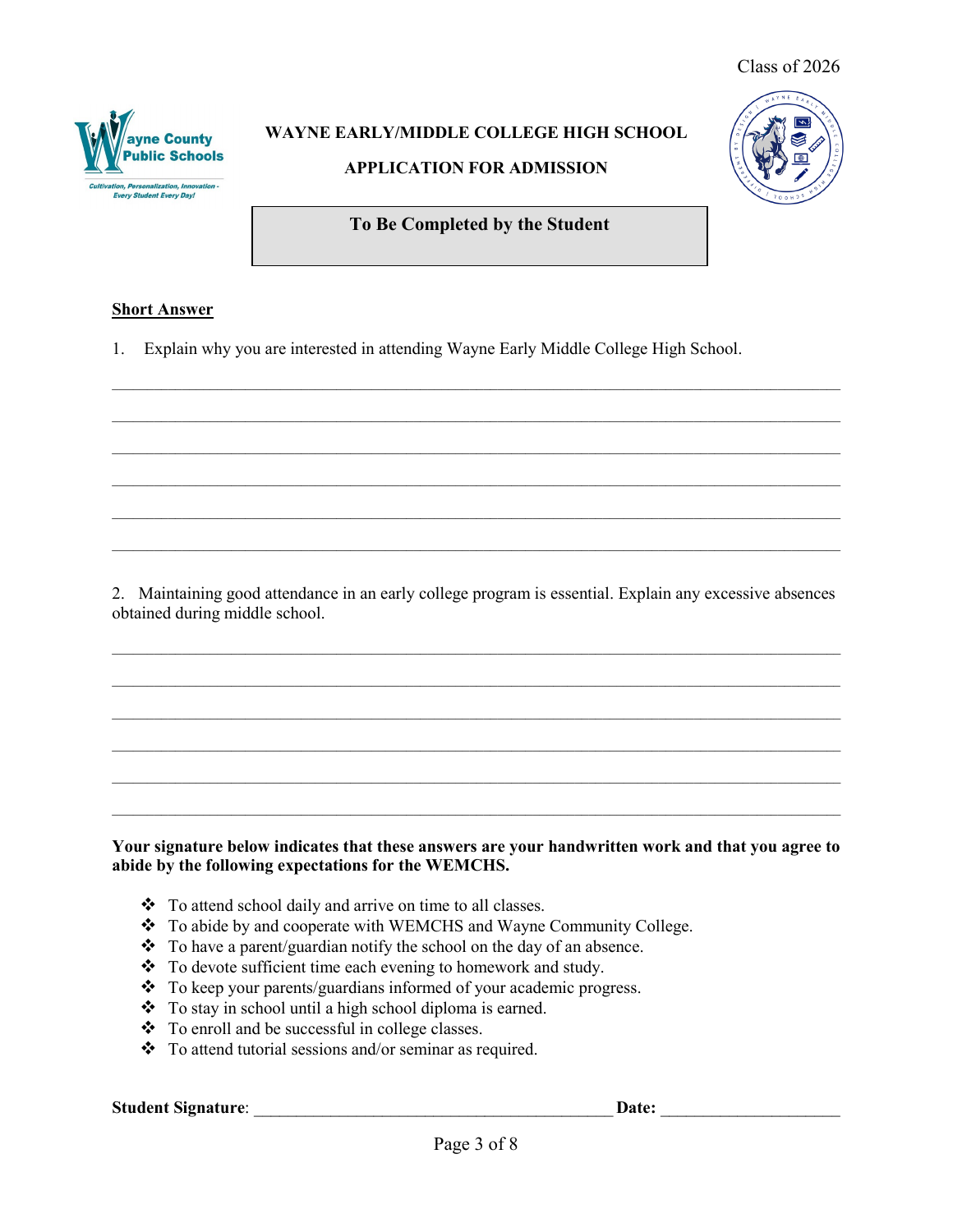

**APPLICATION FOR ADMISSION**



#### **To Be Completed by the Parent/Guardian**

Student Name:

*This page is to be completed by the parent/guardian. All information given on this page is confidential and is needed for our Federal/State reports.*

| <b>Education Data</b><br>Please check as appropriate for EACH parent/guardian: |                                      |  |  |
|--------------------------------------------------------------------------------|--------------------------------------|--|--|
| <b>Father's Education</b>                                                      | <b>Mother's Education</b>            |  |  |
| $\Box$ Completed High School Diploma                                           | $\Box$ Completed High School Diploma |  |  |
| $\Box$ Completed Bachelor's degree                                             | $\Box$ Completed Bachelor's degree   |  |  |
| Degree                                                                         | Degree                               |  |  |
| College                                                                        | College                              |  |  |

#### **Student Lottery Procedure:**

- Information regarding qualified applicants will be sent to a research agency, "SERVE," which is affiliated with UNC-G, for lottery selection process. Information will include:
	- $\circ$  Directory level information (name/birthdate)<br> $\circ$  School assigned to attend (to ensure equitable
	- $\circ$  School assigned to attend (to ensure equitable representation)<br> $\circ$  First generation/under-represented population status
	- First generation/under-represented population status
- SERVE will upload submitted student list to SECURE computer file accessible ONLY to research team members involved in lottery process.
- Student data, including name, birthdate, and whether or not student was selected in the lottery will be sent to the North Carolina Education Research Data Center at Duke University.
- Data is de-identified and assigned a number for any future research so that students' names are not ever specifically used in any research.
- Past (and possible future) use by UNC-SERVE of de-identified data includes studying the academic success of students selected to attend a CIHS vs those who were not selected in a lottery.
- There are currently NO plans to use data from Wayne County Schools' students in research.
- Should SERVE desire to use student data in future research:
	- o ONLY de-identified student data will be used
		- $\circ$  This de-identified data will ONLY be used with the approval of the Institutional Review Board of SERVE, as well as a formal approval from Wayne County Schools

**Parent/Guardian:** Your signature below affirms that the above education data is correct, and provides permission to send your student's name, birthdate, parents' education data, and assigned school to UNC-G SERVE for lottery selection of applicants.

Parent Signature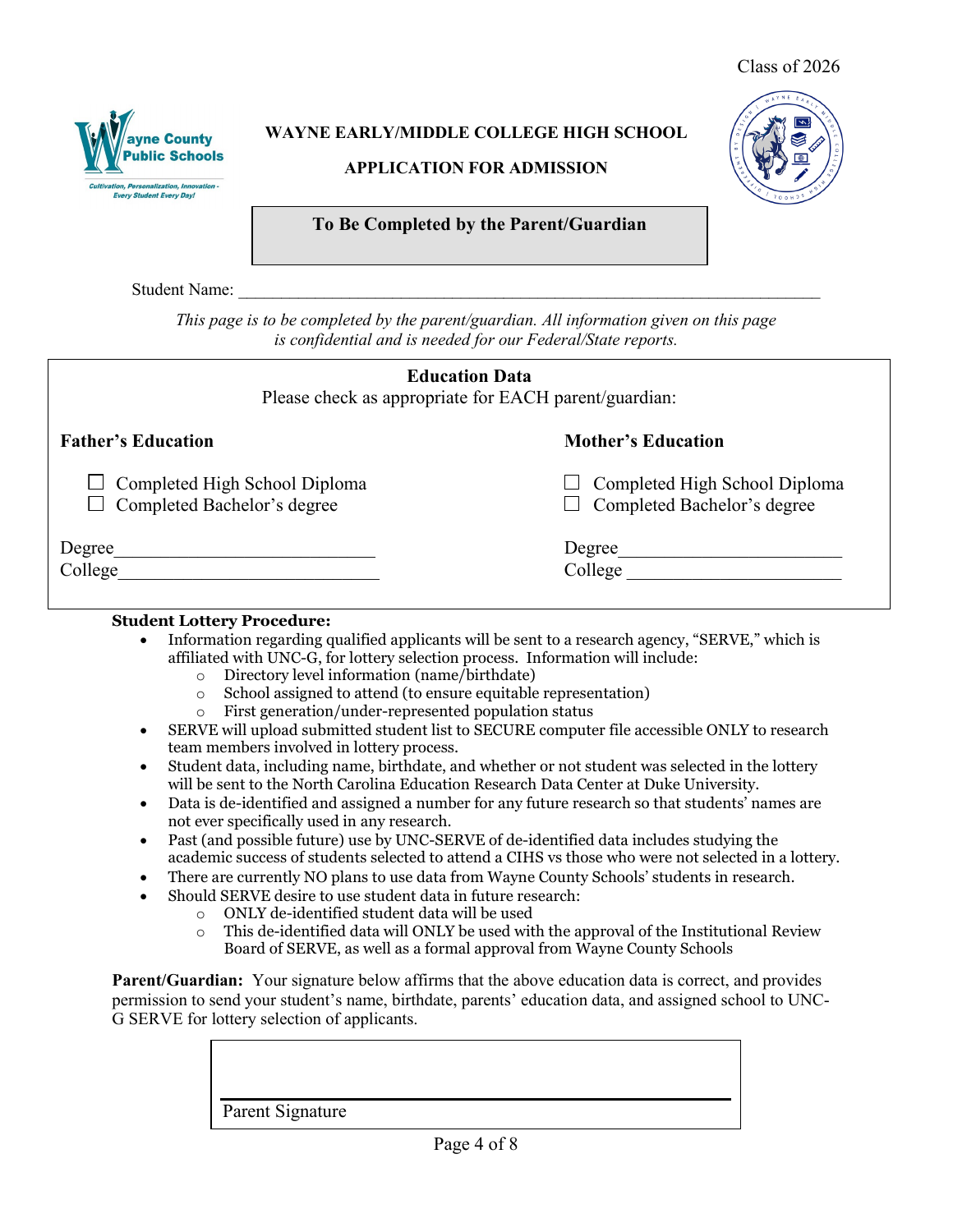

#### **APPLICATION FOR ADMISSION**



#### **Subject Teacher Recommendation: To be completed by student's LANGUAGE ARTS teacher**

Student Name

Teacher Name<br>
Subject

#### **Please reflect on the TYPICAL DAILY behavior of this student, and check yes or no in response to each statement.**

|                                                                    | YES |  |
|--------------------------------------------------------------------|-----|--|
| Contributes ideas in class                                         |     |  |
| Generally has a positive attitude about work                       |     |  |
| Listens, shares and supports others                                |     |  |
| Follows directions                                                 |     |  |
| Satisfactorily completes assignments                               |     |  |
| Submits assignments on time                                        |     |  |
| Is respectful of peers, adults and property                        |     |  |
| Satisfactorily manages own behavior                                |     |  |
| Regularly attended both virtually and F2F, as assigned             |     |  |
| Demonstrates the ability to handle a rigorous academic environment |     |  |

Do you have any significant discipline/behavior concerns about this student that you feel would interfere with him/her being a successful and responsible member of the WEMCHS and Wayne Community College community? If yes, please explain.

\_\_\_\_\_\_\_\_\_\_\_\_\_\_\_\_\_\_\_\_\_\_\_\_\_\_\_\_\_\_\_\_\_\_\_\_\_\_\_\_\_\_\_\_\_\_\_\_\_\_\_\_\_\_\_\_\_\_\_\_\_\_\_\_\_\_\_\_\_\_\_\_\_\_\_\_\_\_\_\_\_\_\_\_\_  $\_$  , and the set of the set of the set of the set of the set of the set of the set of the set of the set of the set of the set of the set of the set of the set of the set of the set of the set of the set of the set of th

Do you have any additional significant and relevant concerns about this student beginning college courses in the  $9<sup>th</sup>$  grade? Please explain.  $\mathcal{L}_\text{max}$  , and the contribution of the contribution of the contribution of the contribution of the contribution of the contribution of the contribution of the contribution of the contribution of the contribution of t

> *Please return completed form to student in a signed, sealed envelope with student's name on front of envelope, to be submitted with the application.*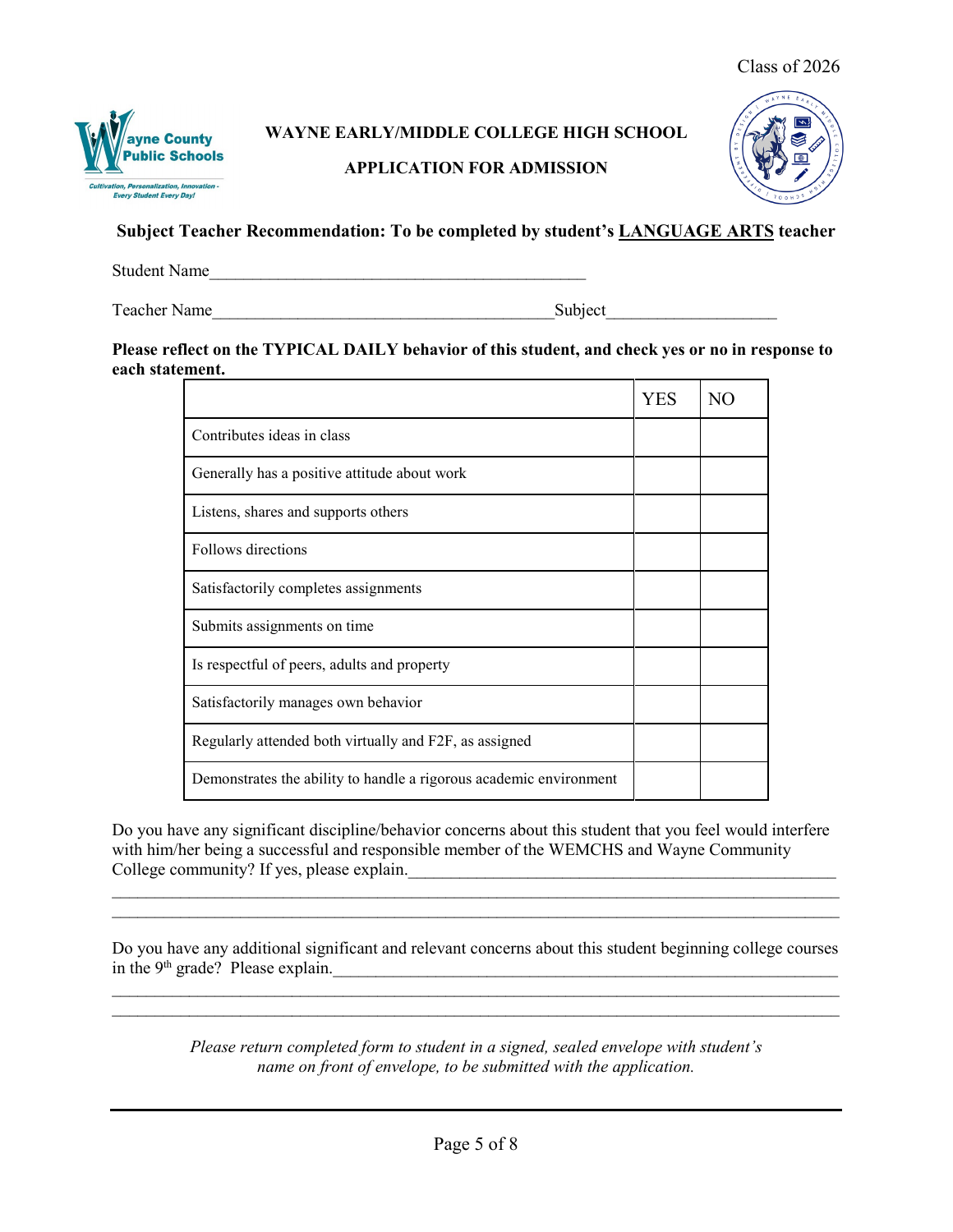

#### **APPLICATION FOR ADMISSION**



#### **Subject Teacher Recommendation: To be completed by student's MATH teacher**

Student Name

Teacher Name\_\_\_\_\_\_\_\_\_\_\_\_\_\_\_\_\_\_\_\_\_\_\_\_\_\_\_\_\_\_\_\_\_\_\_\_\_\_\_\_Subject\_\_\_\_\_\_\_\_\_\_\_\_\_\_\_\_\_\_\_\_

#### **Please reflect on the TYPICAL DAILY behavior of this student, and check yes or no in response to each statement.**

|                                                                    | YES |  |
|--------------------------------------------------------------------|-----|--|
| Contributes ideas in class                                         |     |  |
| Generally has a positive attitude about work                       |     |  |
| Listens, shares and supports others                                |     |  |
| Follows directions                                                 |     |  |
| Satisfactorily completes assignments                               |     |  |
| Submits assignments on time                                        |     |  |
| Is respectful of peers, adults and property                        |     |  |
| Satisfactorily manages own behavior                                |     |  |
| Regularly attended both virtually and F2F, as assigned             |     |  |
| Demonstrates the ability to handle a rigorous academic environment |     |  |

Do you have any significant discipline/behavior concerns about this student that you feel would interfere with him/her being a successful and responsible member of the WEMCHS and Wayne Community College community? If yes, please explain.

\_\_\_\_\_\_\_\_\_\_\_\_\_\_\_\_\_\_\_\_\_\_\_\_\_\_\_\_\_\_\_\_\_\_\_\_\_\_\_\_\_\_\_\_\_\_\_\_\_\_\_\_\_\_\_\_\_\_\_\_\_\_\_\_\_\_\_\_\_\_\_\_\_\_\_\_\_\_\_\_\_\_\_\_\_  $\_$  , and the set of the set of the set of the set of the set of the set of the set of the set of the set of the set of the set of the set of the set of the set of the set of the set of the set of the set of the set of th

Do you have any additional significant and relevant concerns about this student beginning college courses in the  $9<sup>th</sup>$  grade? Please explain.  $\mathcal{L}_\text{max}$  , and the contribution of the contribution of the contribution of the contribution of the contribution of the contribution of the contribution of the contribution of the contribution of the contribution of t

> *Please return completed form to student in a signed, sealed envelope with student's name on front of envelope, to be submitted with the application.*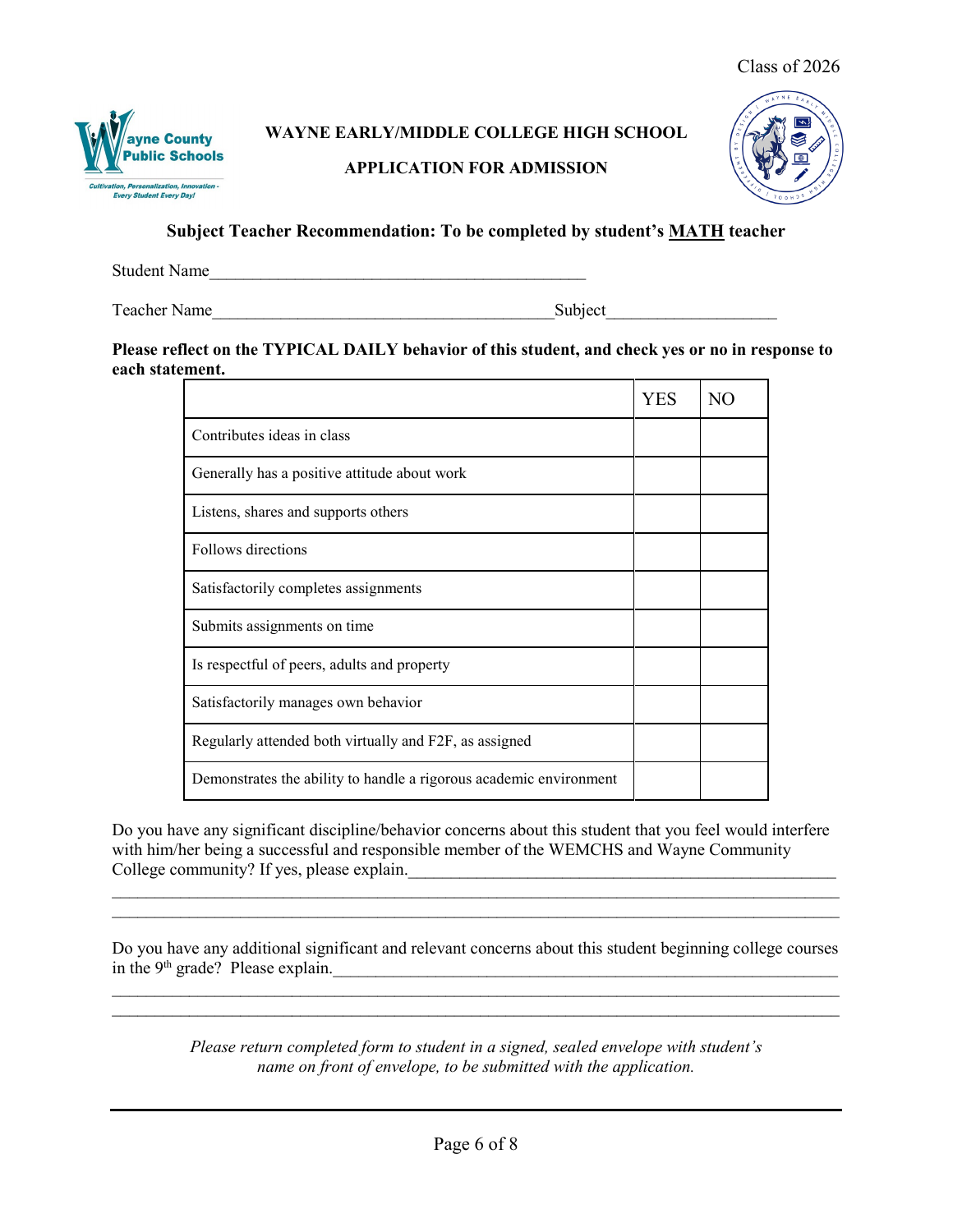

**APPLICATION FOR ADMISSION**



**Subject Teacher Recommendation: To be completed by student's SCIENCE teacher**

Student Name

Teacher Name<br>
Subject

#### **Please reflect on the TYPICAL DAILY behavior of this student, and check yes or no in response to each statement.**

|                                                                    | YES |  |
|--------------------------------------------------------------------|-----|--|
| Contributes ideas in class                                         |     |  |
| Generally has a positive attitude about work                       |     |  |
| Listens, shares and supports others                                |     |  |
| Follows directions                                                 |     |  |
| Satisfactorily completes assignments                               |     |  |
| Submits assignments on time                                        |     |  |
| Is respectful of peers, adults and property                        |     |  |
| Satisfactorily manages own behavior                                |     |  |
| Regularly attended both virtually and F2F, as assigned             |     |  |
| Demonstrates the ability to handle a rigorous academic environment |     |  |

Do you have any significant discipline/behavior concerns about this student that you feel would interfere with him/her being a successful and responsible member of the WEMCHS and Wayne Community College community? If yes, please explain.

\_\_\_\_\_\_\_\_\_\_\_\_\_\_\_\_\_\_\_\_\_\_\_\_\_\_\_\_\_\_\_\_\_\_\_\_\_\_\_\_\_\_\_\_\_\_\_\_\_\_\_\_\_\_\_\_\_\_\_\_\_\_\_\_\_\_\_\_\_\_\_\_\_\_\_\_\_\_\_\_\_\_\_\_\_  $\_$  , and the set of the set of the set of the set of the set of the set of the set of the set of the set of the set of the set of the set of the set of the set of the set of the set of the set of the set of the set of th

Do you have any additional significant and relevant concerns about this student beginning college courses in the  $9<sup>th</sup>$  grade? Please explain.  $\mathcal{L}_\text{max}$  , and the contribution of the contribution of the contribution of the contribution of the contribution of the contribution of the contribution of the contribution of the contribution of the contribution of t

> *Please return completed form to student in a signed, sealed envelope with student's name on front of envelope, to be submitted with the application.*